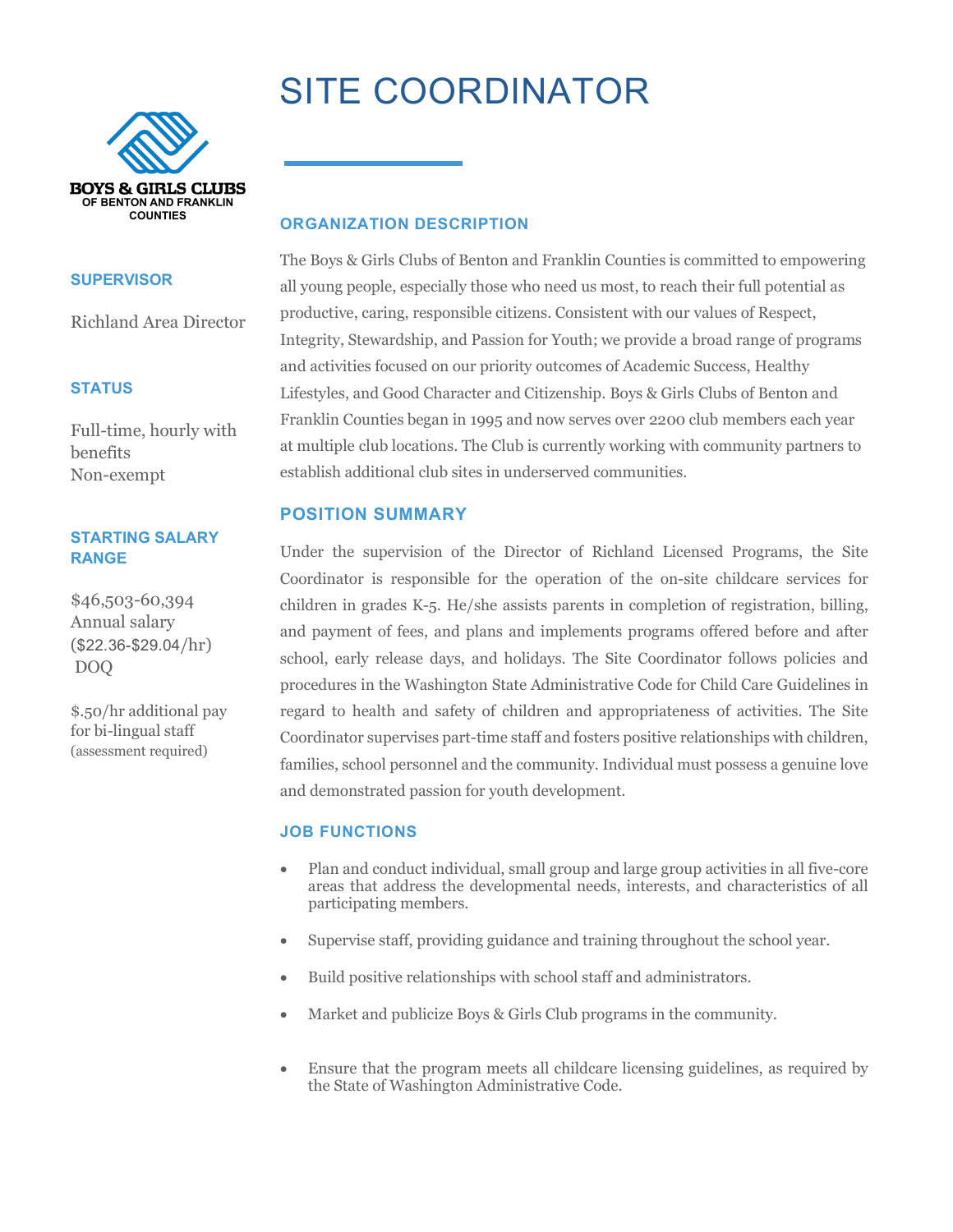- Manage necessary administrative functions and assigned resources within the Club.
- Contributes to the creation of the overall positive climate for: youth development, team building and community-wide success of the Boys & Girls Clubs of Benton and Franklin Counties.

## **QUALIFICATIONS**

- Must have completed thirty or more credits in any one hundred-level or above college coursework or equivalent.
- Minimum of two years successful experience working with school age children.
- 18 years of age or older
- Have planning, coordination and supervisory skills to implement a high quality, developmentally appropriate program.
- Considerable knowledge of: the mission, objectives, policies, programs and procedures of Boys & Girls Clubs; of the principles and practices of non-profit organizations including fundraising, resource development and public relations and marketing.
- Demonstrated ability to organize, direct and coordinate operations; in personnel supervision, the recruitment and retention of key personnel, facilities management; and budget management.
- Strong communication skills, both verbal and written.
- Leadership skills, including negotiation, problem solving, decision making and delegation.
- Ability to manage multiple tasks and to develop solutions to problems with limited supervision.
- Ability to establish and maintain effective working relationships with Club staff, Board members, community groups, and other related agencies.
- 30-Hour STARS Certificate
- Tuberculosis Test
- CPR/First Aid Card (Preferred)
- Blood Borne Pathogens Training (Preferred)
- Food Handlers Card (Preferred)
- MMR Vaccine or a medical or religious exemption
- COVID-19 Vaccine or a medical or religious exemption

# **APPLICATION PROCESS**